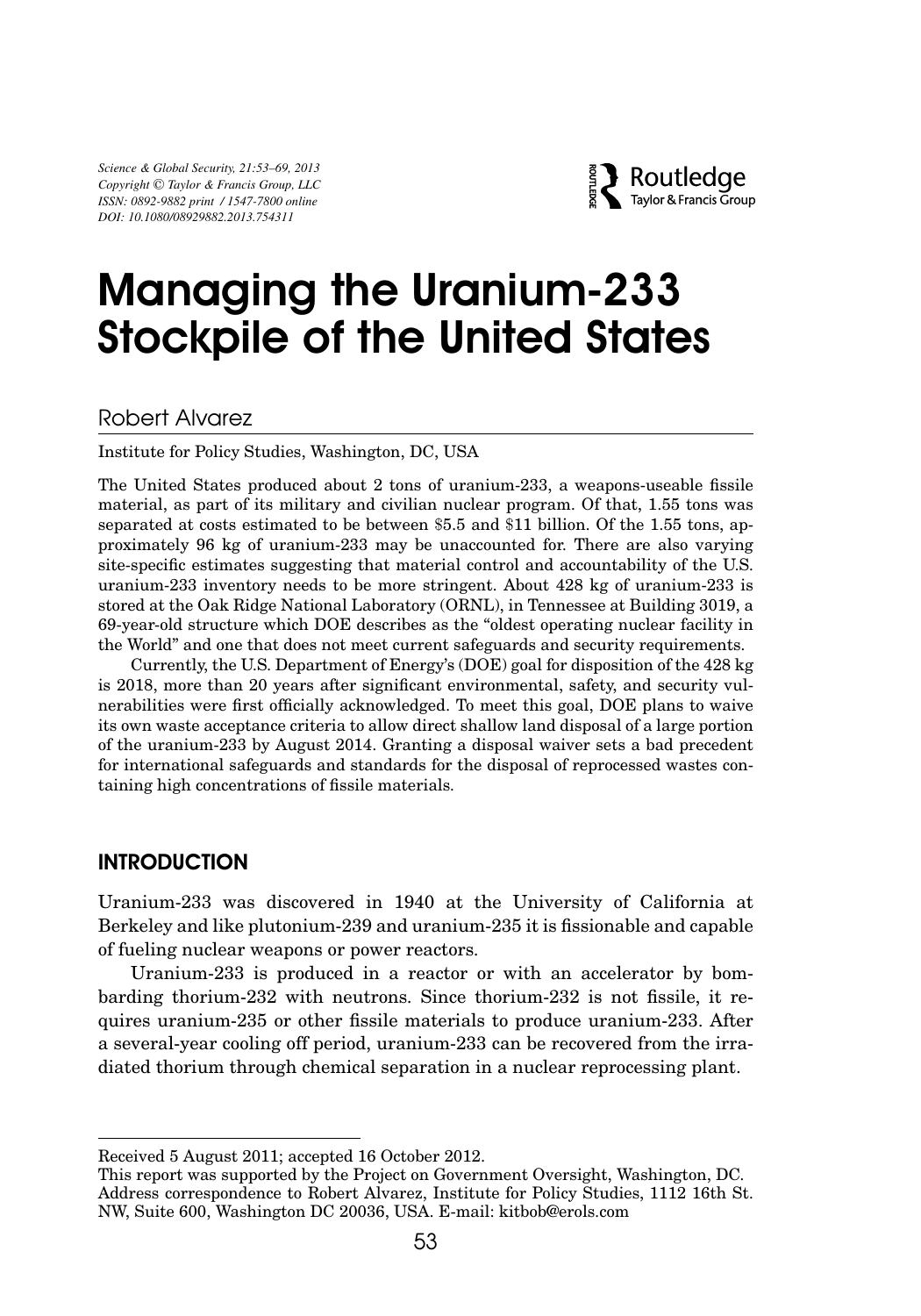Uranium-233 can be compared to plutonium for weapons-usability. As little as 0.5 kg of uranium-233 solution could initiate a nuclear criticality due to the presence of water. As metal, the minimum critical mass is about 6  $kg<sup>1</sup>$ . A 12 percent dilution with uranium-238 produces a critical mass similar to 20 percent enriched uranium, the upper safeguard boundary of low-enriched uranium.2

This article provides a brief overview of the history of production of uranium-233 by the United States and the estimates of the current inventory. It considers the history of U.S. efforts to develop uranium-233 as a power reactor fuel and assesses the extent to which safeguards and security concerns regarding the uranium-233 inventory have been addressed. The paper concludes with a discussion of the uranium-233 legacy and the shortcomings of DOE's current waste disposition plans

## THE URANIUM-233 INVENTORY

From the 1940s until the mid to late 1950s, uranium-233 was produced in small quantities in the United States for weapons research and development (R&D). In 1955 the first uranium-233 nuclear device with a yield of 22 kilotons was detonated at the Nevada Atomic Proving Grounds.3 According to one U.S. nuclear weapons laboratory official, "uranium-233 has been shown to be highly satisfactory as a weapons material.<sup>"4</sup> By 1954, however, DOE's predecessor, the Atomic Energy Commission (AEC) had conducted a comprehensive study but did not pursue uranium-233 production for weapons use. A major factor was the radiation hazard from uranium-232 which is co-produced when irradiating thorium. "The gamma radiation associated with the uranium-232 chain" stated an expert at the AEC's Hanford site "is the major complication in the fabrication and utilization of uranium-233."<sup>5</sup>

In the early 1960s, there was renewed interest in using uranium-233 in nuclear weapons after "it was discovered that the plutonium components in the strategic warheads in stockpile were susceptible to serious damage when subjected to neutron irradiation induced fissions in space from nuclear-armed interceptor missiles in 'near-hit situations' within a ten mile radius." Because uranium-233 is more stable at high temperatures than plutonium, it raised the possibility that uranium-233 warheads would be more robust.<sup>6</sup>

This prompted the AEC nuclear production sites to develop techniques to produce "clean" uranium-233, with less than 5 ppm of uranium-232 to reduce radiation hazards. To achieve this goal, measures were proposed at the Hanford site, in which: (1) thorium obtained from pure monazites ore low in the thorium-230 isotope would be irradiated; (2) the material would be irradiated in neutron flux relative free of neutrons above 6 MeV, requiring a specially moderated reactor; and (3) irradiation of the thorium would be halted while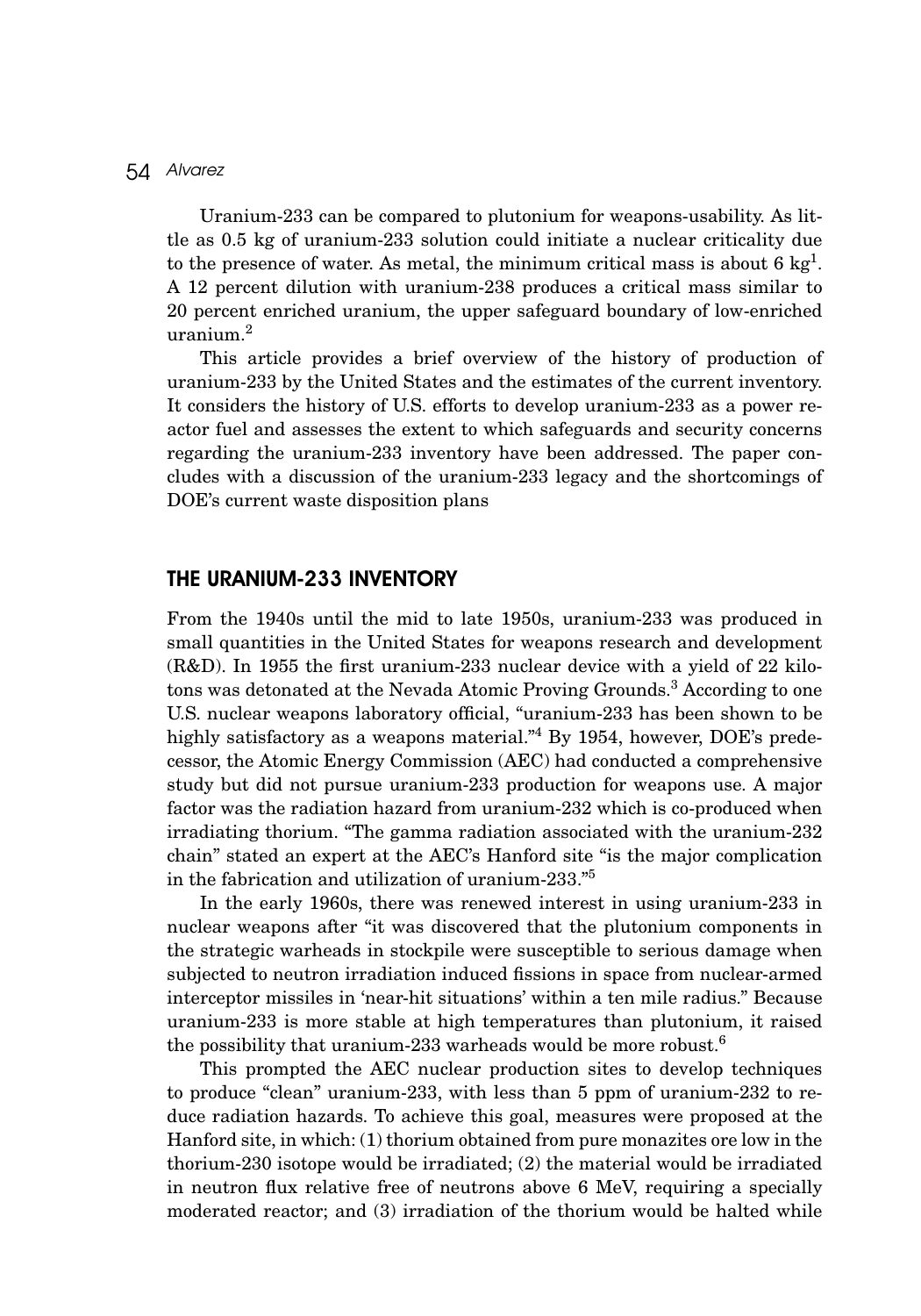it still held protactinium-233 (27-day half-life) that could be separated from uranium-232 before it decayed to uranium-233.<sup>7</sup>

By 1966, interest in large-scale production of uranium-233 for weapons use had waned but production for R&D continued. A review of the history of the DOE's Rocky Flats Plant, in Colorado, which manufactured weapons components, found that uranium-233 was being fabricated from 1965 until the early 1980s.<sup>8</sup> From 1955 to 1968, several nuclear weapons tests were conducted using uranium-233.<sup>9</sup>

Uranium-233 was produced in more substantial amounts from 1965 to 1970 with the expectation that it could fuel power reactors. Developing uranium-233 as a potential fuel required the construction and operation of thorium fuel cycle R&D facilities, research reactors, radiochemical separations facilities, hot-cells, fuel fabrication facilities, and the storage of spent commercial reactor thorium fuel by DOE and its predecessor agencies.

Between 1954 and 1970 uranium-233 was produced in weapons material production reactors at the Savannah River Site (SRS) in South Carolina, the Hanford site in Washington, and in several commercial nuclear power plants (Indian Point I, Dresden I, Peach Bottom I, and Fort St. Vrain). Approximately two tons of uranium-233 was produced, of which 1556 kg was separated from 857 tons of thorium at reprocessing plants (Table 1), at an estimated total cost of \$5.5 to \$11 billion (2012 dollars) including associated cleanup costs.<sup>10</sup> About 655 kg of separated uranium-233 subsequently fueled DOE research reactors and/or was lost to waste.<sup>11</sup> About 403 kg of uranium-233 was generated in commercial nuclear power and government reactors, but not reprocessed.<sup>12</sup>

As of 1999, approximately 805 kg of separated uranium 233 was stored at DOE sites.<sup>13</sup> This leaves a discrepancy of approximately 96 kilograms or 6 percent of the total amount recovered from reprocessing plants. By comparison, the DOE's official inventory difference for plutonium published in 1996 is 2.1 percent. $14$ 

## Uranium 233 as Power Reactor Fuel

In the 1960s and early 1970s the AEC assumed that 1000 GWe of nuclear capacity would be online inside the United States by the year 2000, with a similar nuclear capacity outside. As a result, the AEC predicted that world uranium supplies would be rapidly exhausted. These assumptions drove a twotrack R&D effort for a new generation of reactors that would be capable of producing more fissile material than they consumed. As it turned out, the AEC's prediction of the year-2000 global nuclear capacity was off by an order of magnitude.

The first track was the development of fast-neutron reactors. "Fast" fission releases more neutrons per fission than the thermal neutron fission in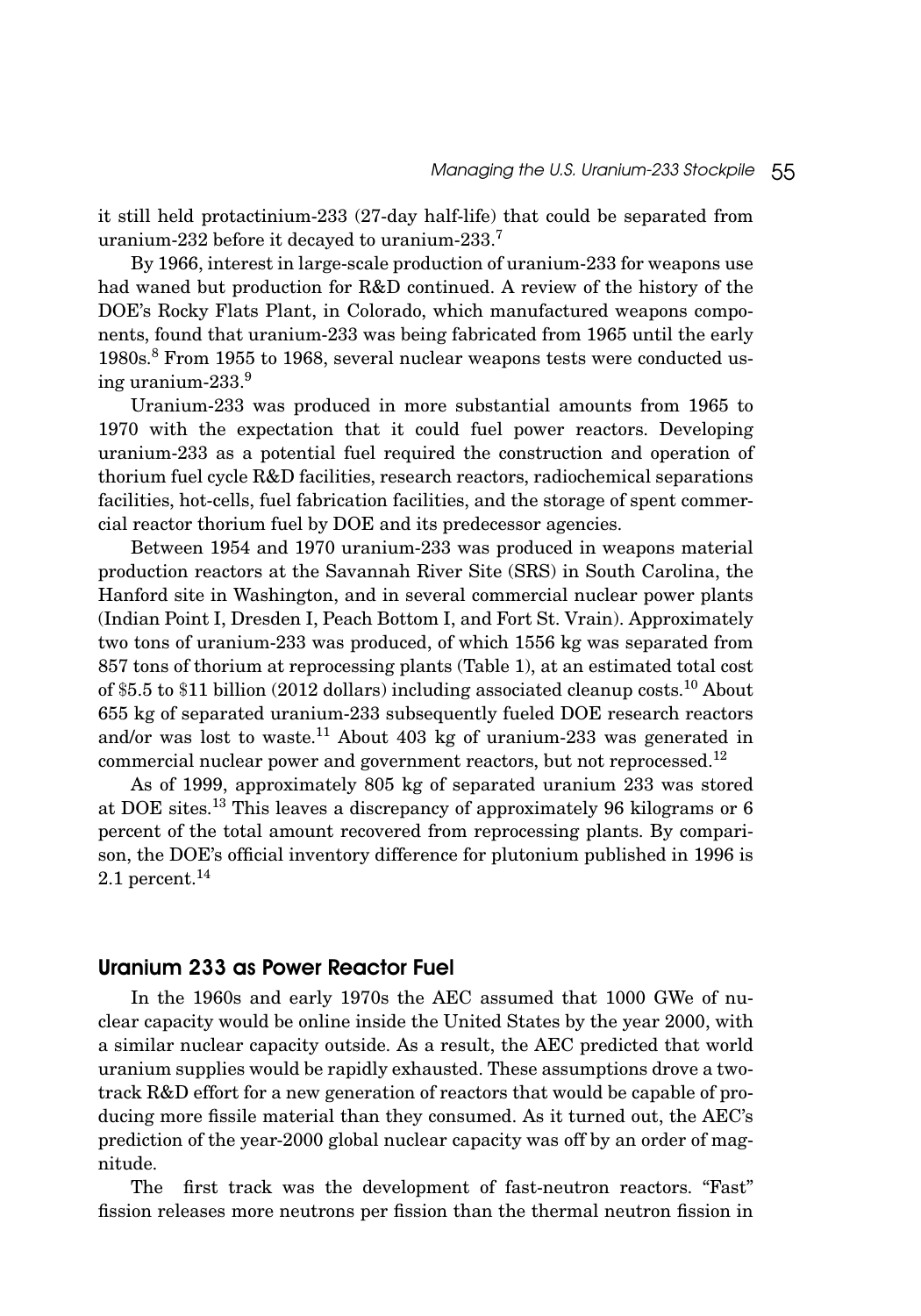| Site                                                             | Date (year) | Thorium<br>Processed<br>(tons) | Urainium-233 Uranium-232<br>Recovered<br>(kg) | Content<br>(ppm U) | Flowsheet<br>Employed                                                |
|------------------------------------------------------------------|-------------|--------------------------------|-----------------------------------------------|--------------------|----------------------------------------------------------------------|
| Oak Ridge<br>National<br>Laboratory <sup>1</sup>                 | 1954-1958   | 35                             | 55                                            | 10–40              | Interim 23<br>Thorex                                                 |
| Savannah<br>River Plant <sup>2</sup>                             | 1964-1969   | 240                            | 580                                           | $3.9 - 228$        | Interim <sub>23</sub><br><b>Thorex</b>                               |
| Hanford Site <sup>3</sup>                                        | 1965-1970   | 565                            | 820                                           | $6 - 10$           | Interim <sub>23</sub><br><b>Acid Thorex</b><br>Interim <sub>23</sub> |
| Nuclear Fuel<br>Service<br>(Indian<br>Point I fuel) <sup>4</sup> | 1968-1969   | 17                             | 101                                           | 125-144            |                                                                      |
|                                                                  |             | 857                            | 1556                                          |                    |                                                                      |

Table 1: Summary of Thorium–Uranium-233 Processing in the United States

Note. <sup>1</sup>Oak Ridge National Laboratory R.E. Brooksbank, W.T. McDuffee, R.H. Rainey, A Review of Thorium Fuel Reprocessing Experience, Oak Ridge TN, Conf-780223–3, January 1978.

<sup>2</sup>Hanford Site, Atomics International Division, R.L. Wasler, Purex Process Operation and Performance 1970 Thoria Campaign, RHO-SA-37, Conference Proceedings, AIChe 84thh Annual Meeting, Atlanta, GA, February, 1978.

<sup>3</sup>Savannah River Plant, E.I. du Pont de Nemours and Company, D.A. Orth, *SRP Thorium Process*ing Experience, Aiken, SC, June 1978.

4Oak Ridge National Laboratory, Chemical Technology Division Progress Report for the Period April 1983, to March 21, 1985, ORNL-6153, Oak Ridge, TN, October 1985.

conventional reactors. Plutonium-fueled fast-reactors in particular held the promise of producing electricity and 30 percent more fuel than they consumed.

The second track was the development of thorium based slow-neutron reactors. This led to the production of significant quantities of uranium-233 for reactor fuel. The attractiveness of the thorium fuel cycle was due to the abundant supply of thorium in nature and the potential of uranium-233 to increase the efficiency of fissile material production in slow-neutron reactors relative to uranium-235 and plutonium. For example, although current light water reactors generate plutonium-239, only about 0.6 atoms are produced per fission of uranium-235 or plutonium-239 (a conversion ratio of ∼0.6). For thorium the conversion ratio can be greater than one, holding the promise that such a reactor can produce more fissile material than it destroys.

R&D of several reactor types was launched with the goal of demonstrating that uranium-233 derived from thorium would be a safe and economical source of electricity. Projects demonstrating the potential viability of slowneutron breeder reactors using uranium-233 were established, most notably the Elk River Reactor in Minnesota, the Molten Salt Reactor at ORNL, and the Light Water Breeder Reactor at Shippingport, Pennsylvania.15 By 1977, however, pursuit of the thorium fuel cycle was effectively abandoned in favor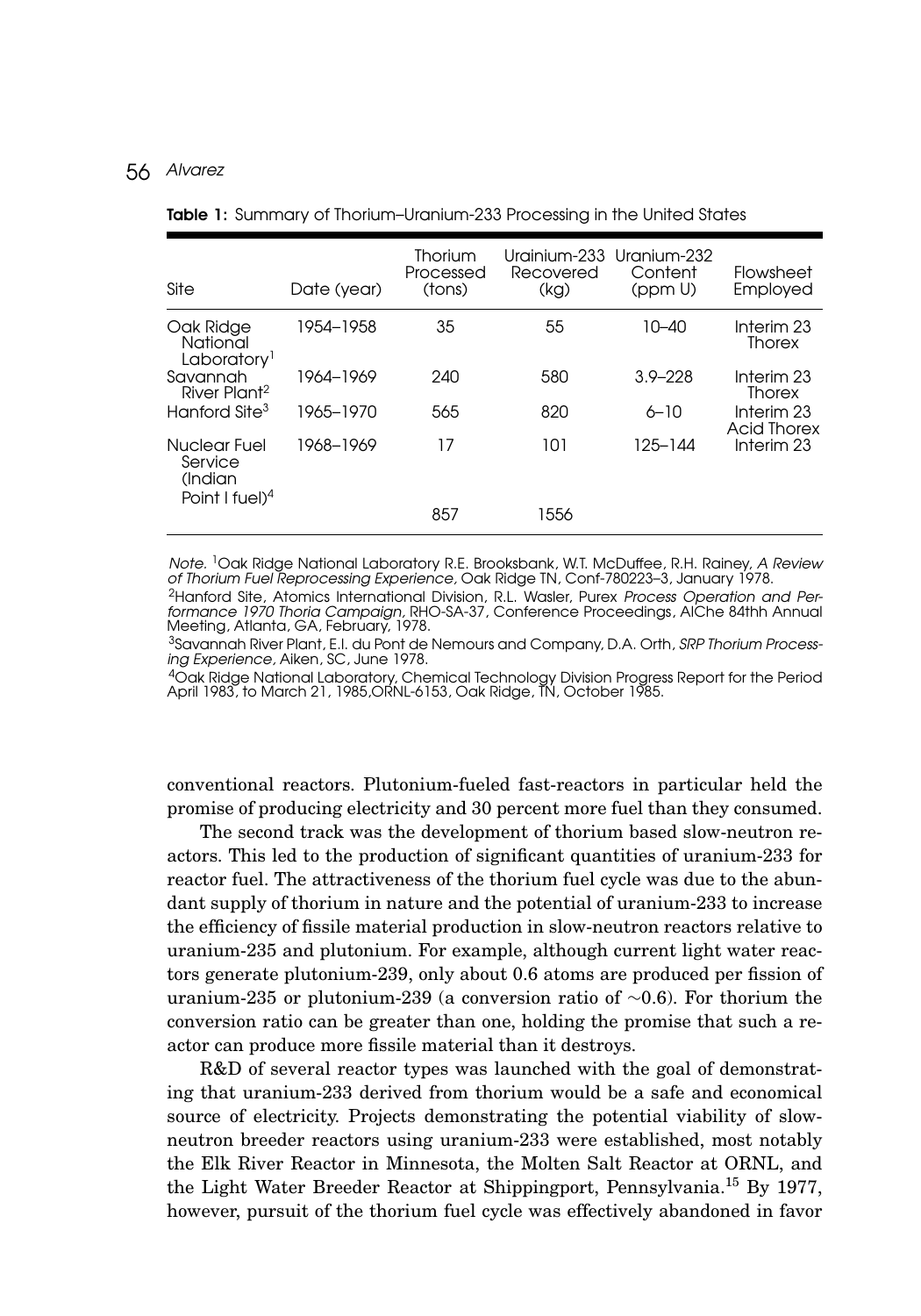of plutonium-fueled fast-reactors. All told the AEC and its successor the DOE spent billions of dollars on thorium fuel cycle R&D.

Another factor that may have influenced the decision to abandon the thorium fuel cycle is that thorium is more radioactive than uranium and requires additional safeguards. The surface dose rate from a 55 gallon drum of thorium oxide is approximately 60 mR/hr, about 13 times higher than a similar sized  $d$ rum of uranium.<sup>16</sup> A worker spending time inside a thorium storage facility could expect to encounter dose rates of 60–100 mR/hr, reaching the U.S. occupational exposure limit of 5 rem in just over 6 days.

After several failed attempts to establish a thorium fuel cycle, the commercial nuclear industry also walked away from thorium. The first commercial nuclear plant to utilize thorium was Indian Point Unit I, a pressurized water reactor that began operation in 1962. However, the cost of recovering uranium-233 from this reactor was described as a "financial disaster."<sup>17</sup> Less than one percent of the irradiated thorium was converted to uranium- $233^{18}$ and the utility switched to uranium fuel. According to an official involved in the AEC's uranium-233 production program in 1968, "There is no anticipated use for [the Indian Point] *...* material so it will be stored semi-permanently in a 5,000-gallon tank *...*"<sup>19</sup> Between 1979 and 1985, this material was solidified at ORNL for safety reasons.<sup>20</sup> Known as the Consolidated Edison Uranium Solidification Project (CEUSP) material, it is approximately 86 per cent enriched.<sup>21</sup> It contains 796.3 kg of uranium-235 and 101.1 kg of uranium-233 in a total uranium content of 1042 kg.

The Peach Bottom I Unit, a prototype 40 megawatt high-temperature gascooled reactor used thorium fuel. It operated from 1967 to 1974. The reactor was closed after experiencing a high rate of fuel element failures, causing significant down-time.22 Its spent fuel is currently stored at DOE's Idaho National Engineering Laboratory (INEL).<sup>23</sup>

The Fort St. Vrain plant, operating from 1979 to 1989, was a hightemperature-gas-cooled 330 megawatt reactor using thorium and uranium-235 fuels. Hundreds of events involving equipment failure, gas leaks, fuel failures, cracked piping and graphite, and human error led to its closure.<sup>24</sup> DOE is responsible for its spent fuel which is stored in dry casks at the reactor site.<sup>25</sup>

In June 2000, after lobbying by ORNL, the Secretary of Energy directed the Office of Nuclear Energy to utilize the stockpile of excess uranium-233 to increase the supply of medical isotopes. This was a multi-step process in different locations requiring new facilities to extract thorium-229, an 8,000 year half-life decay product of 160,000-year half-life uranium-233, which then decays into actinium-225 (10-day half-life), and subsequently decays, through short-lived intermediates, into bismuth-213 (46 minute half-life), a radioisotope of potential interest for medical therapy.<sup>26</sup> In January 2001, the DOE determined, however, that other than medical purposes, there was no programmatic use for the uranium-233 stored at ORNL.<sup>27</sup> In 2005, the U.S. Congress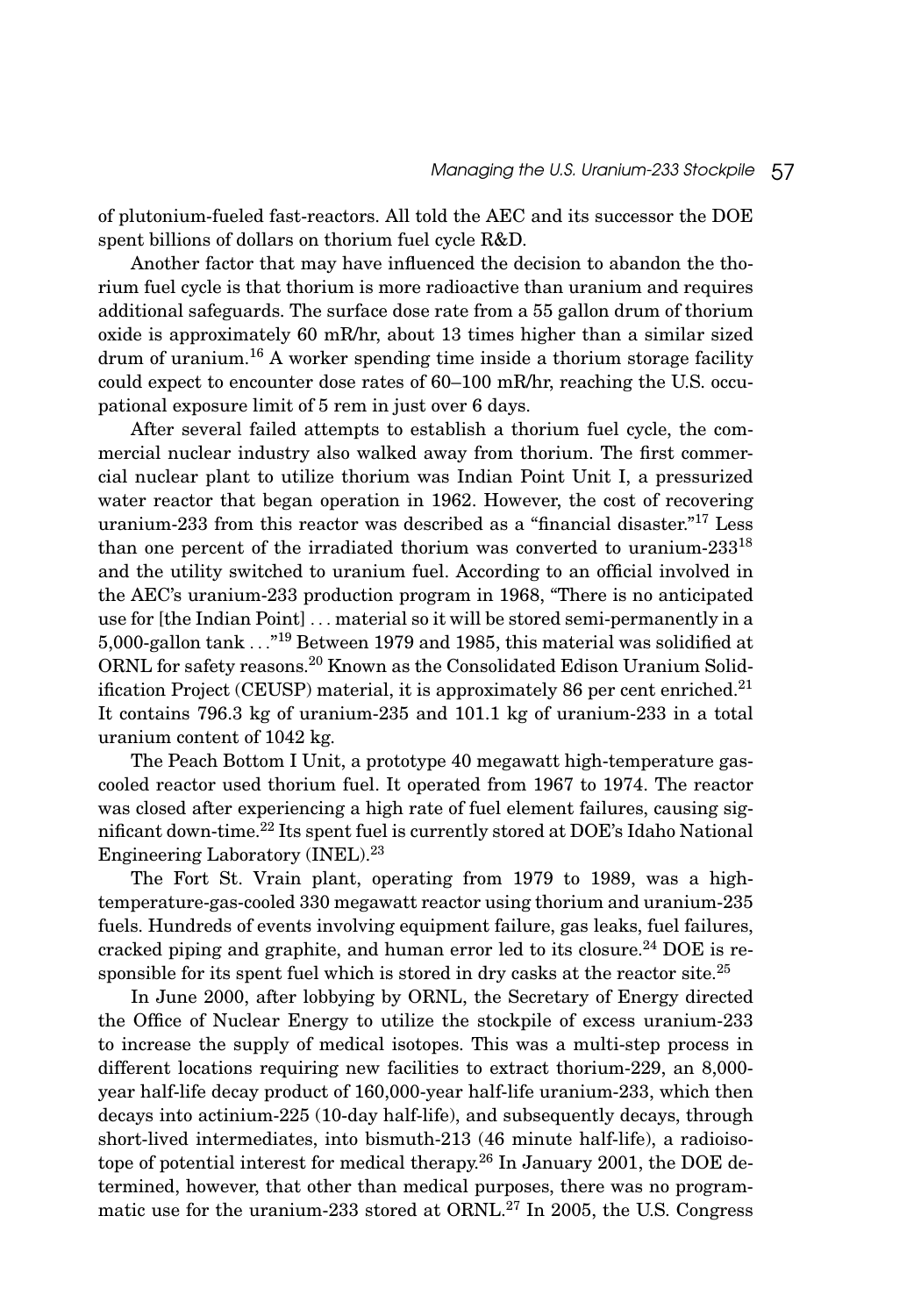terminated medical isotope production from the ORNL inventory and transferred the responsibility for its disposition to the Office of Environmental Management (EM).<sup>28</sup> That year, Congress also directed the U.S. Defense Department to dispose of 3,222 tons of thorium in the U.S. strategic material stockpile.<sup>29</sup>

#### SAFEGUARDS AND SECURITY

Separated uranium-233 is classified by the U.S. government as a Category I strategic special nuclear material, i.e., material that "in specified forms and quantities, can be used to construct an improvised nuclear device capable of producing a nuclear explosion."30 The United States and the International Atomic Energy Agency (IAEA) require safeguards for uranium-233 in quantities greater than 2  $\text{Kg}^{31}$  A Category I quantity of highly enriched uranium (HEU) is 5 kg. According to DOE, stringent physical security is required for uranium-233 stocks, in order to prevent "an unauthorized opportunity to initiate or credibly threaten to initiate a nuclear dispersal or detonation *...* for onsite assembly of an improvised nuclear device."32

Interest waned for weapons use of uranium-233 due to it radiological hazards, and the related costs of safeguarding the materials and protecting worker safety. Of particular concern is exposure to uranium-232, which is co-produced and is 60 million times more radioactive than uranium-238. This is due to the short half-life of U-232 and the high-energy gamma radiation emitted in the decay scheme of uranium-232 daughter products, most notably thallium-208, which emits a 2.6 MeV gamma ray when it decays. This gamma radiation is difficult to shield. With a half-life of 72 years, the decay of uranium-232 increases external penetrating (gamma) radiation levels, which peak after 10 years (Figure 1).

The CEUSP material in Building 3019 was packaged over 25 years ago and contains the highest concentration of fissile material (uranium-233/235) in the facility—approximately 86 percent of the total uranium content.

The uranium-232 contaminant level, however, is not considered an adequate barrier to prevent a terrorist from making an improvised nuclear device. According to researchers at ORNL, "*...* if a diverter was motivated by foreign nationalistic purposes, personnel exposure would be of no concerns since exposure even that these levels would not result in immediate death."<sup>33</sup> Uranium-233 currently stored at DOE sites typically contains from 6 to 162 parts per million of uranium-232, making it vulnerable to seizure by terrorists.34 This is underscored by the DOE's experience with handling uranium-232 contaminant levels to make weapons components that were comparable to those being stored in Building 3019 at ORNL. For instance, during the 1960s and 1970s the DOE's Rocky Flats Plant processed uranium-233 in uranyl nitrate and then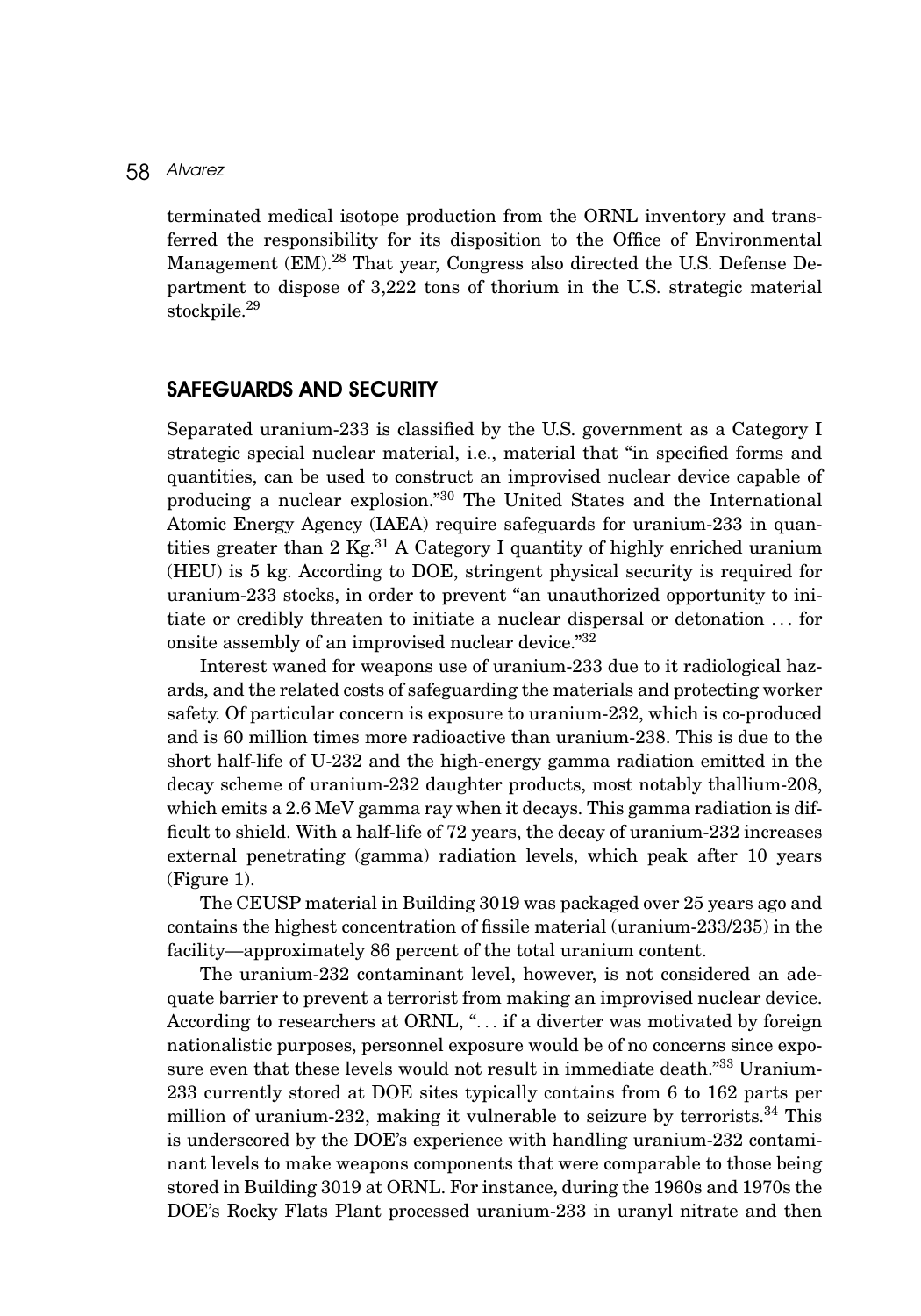

Figure 1: Gamma exposure rate for uranium-233 (ORNL/TM-13553).

fabricated uranium-233 metal components in kilogram quantities. According to a DOE report about handling uranium-233 at Rocky Flats:

The material also contained approximately 50 parts per million (ppm) contaminant*...* . A 50 ppm U-232 content equates to approximately 13 R/hr at 1 foot and with extrapolation, a 5 to 10 ppm content would emit approximately 5 R/hr [at 1 foot]. $35$ 

Under this circumstance, it would take about one to two weeks of exposure, working 12 hours-a-day, before a person would accumulate a potentially lethal dose.

## Managing the Uranium-233 Legacy

The lack of an accurate uranium-233 inventory has raised concerns. In 1996, the U.S. DOE's Inspector General (IG) issued an audit report that concluded: "management at three sites [ORNL, Rocky Flats and the Idaho National Laboratory] had not performed all required physical inventories, and one site did not perform measurements, due to safety concerns and operational interruptions *...* the longer complete physical inventories are delayed, the greater the risk that unauthorized movement of special nuclear materials could occur and go undetected."36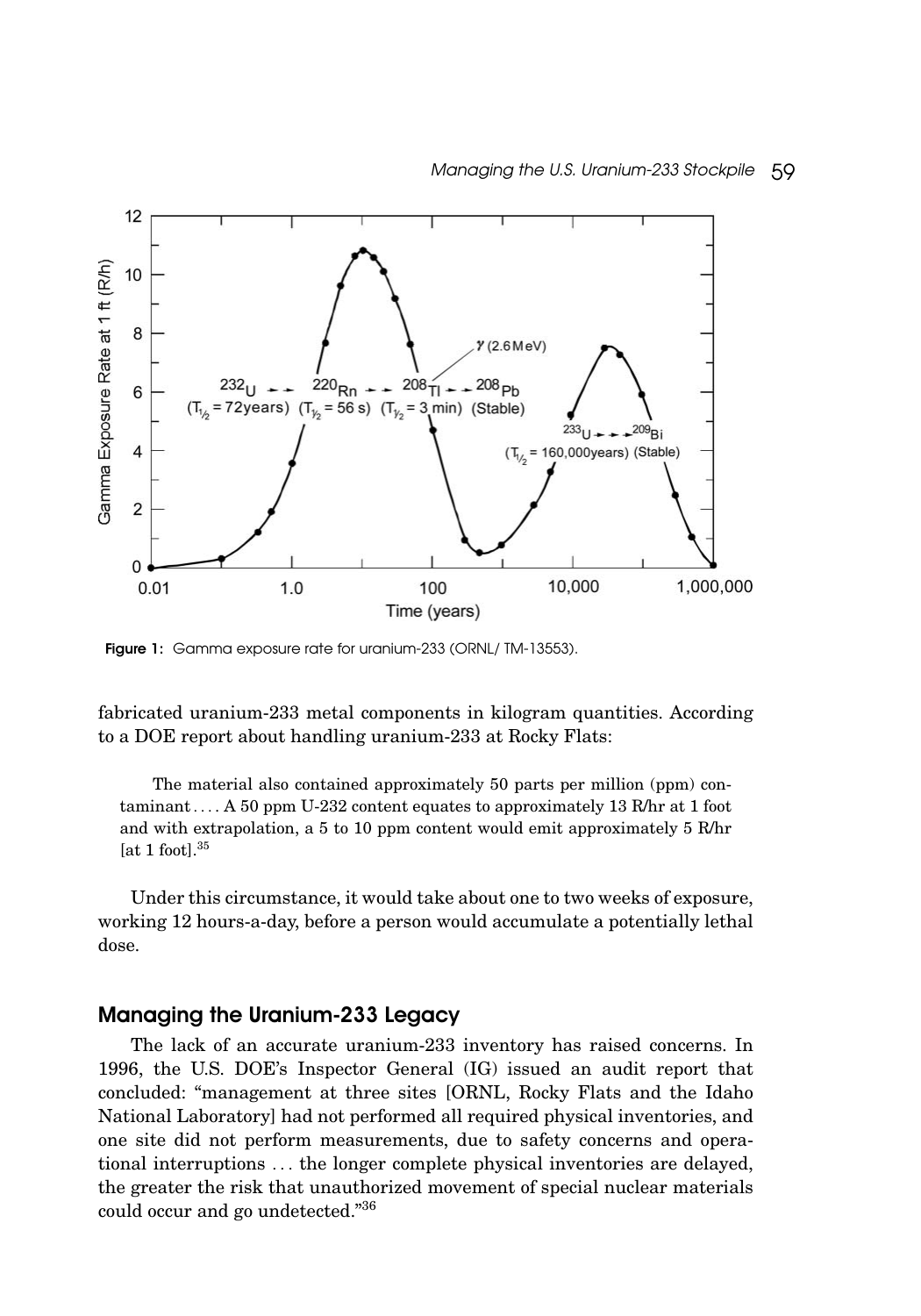In the years following the IG's audit, DOE has reported varying estimates of the inventory at Oak Ridge and Idaho. For instance, published sources for uranium-233 stored in Building 3019 at ORNL range from 359 kg<sup>37</sup> to 450 kg, <sup>38</sup> an uncertainty of 91 kg. At DOE's Idaho National Laboratory, inventory data of un-irradiated uranium-233 range from  $352 \text{ kg}^{39}$  to  $411.36 \text{ kg}^{40}$ , an uncertainty of 59.36 kg.

It is possible that more uranium-233 was lost to waste than publically reported or is in diluted forms. Also the quantity at the Los Alamos National Laboratory (LANL) in 1997 and the amount of uranium-233 used in weapons tests remains classified. According to the DOE, prior to 1970, when all uranium-233 was produced, material measurement technologies "were less accurate than today."<sup>41</sup>

There are 1,100 containers with uranium-233 stored in Building 3019.<sup>42</sup> It is also eligible for listing in the National Register of Historic Places.<sup>43</sup> DOE finds that this facility has "deteriorated beyond cost-effective repair. Significant annual costs would be incurred to satisfy current DOE storage standards, and to provide continued protection against potential nuclear criticality accidents or theft of the material."

Surface dose rates from the Building 3019 canisters range between 1 to  $300 \text{ R}$  per hour.<sup>44</sup> About 500 canisters are holding what is considered "high purity" material (∼197 kg) that contains less than 50 ppm uranium-232.45 Building 3019, which holds approximately 1,000 kilograms of uranium-233 and uranium-235 does not meet current Category I security requirements. For example, a batch of material that came from the Indian Point I reactor is comingled with nearly eight times more uranium-235 (796 kg) in HEU, another Category I fissile material.<sup>46</sup> Nor does it meet physical security requirements of the IAEA, which includes intrusion surveillance and motion detection.<sup>47</sup>

In 1976, after the DOE abandoned development of the thorium nuclear fuel cycle, efforts were made to stabilize some of the excess uranium-233 at ORNL. Other than that, the US stockpile of excess uranium-233 was subject to decades of neglect. In December 1996, the DOE's Office of Environment, Safety and Health conducted a vulnerability assessment of the storage of HEU at its sites. It found that inventories of separated uranium-233 at several sites were being stored in conditions that increased environmental, safety, and health risks. According to the assessment:

Some of the significant ES&H vulnerabilities involve uranium-233. *...* Fourteen vulnerabilities involving uranium-233 were identified. Four of these are among the most significant found in the assessment. Uranium-233 has been stored in metal containers, outside on pads, buried in drums in earthen mounds, or stored for decades without inspection.<sup>48</sup>

Of particular concern were the inventories at ORNL Building 3019, constructed in 1943, and holding 1,100 "cans" of uranium-233 (Figure 2). This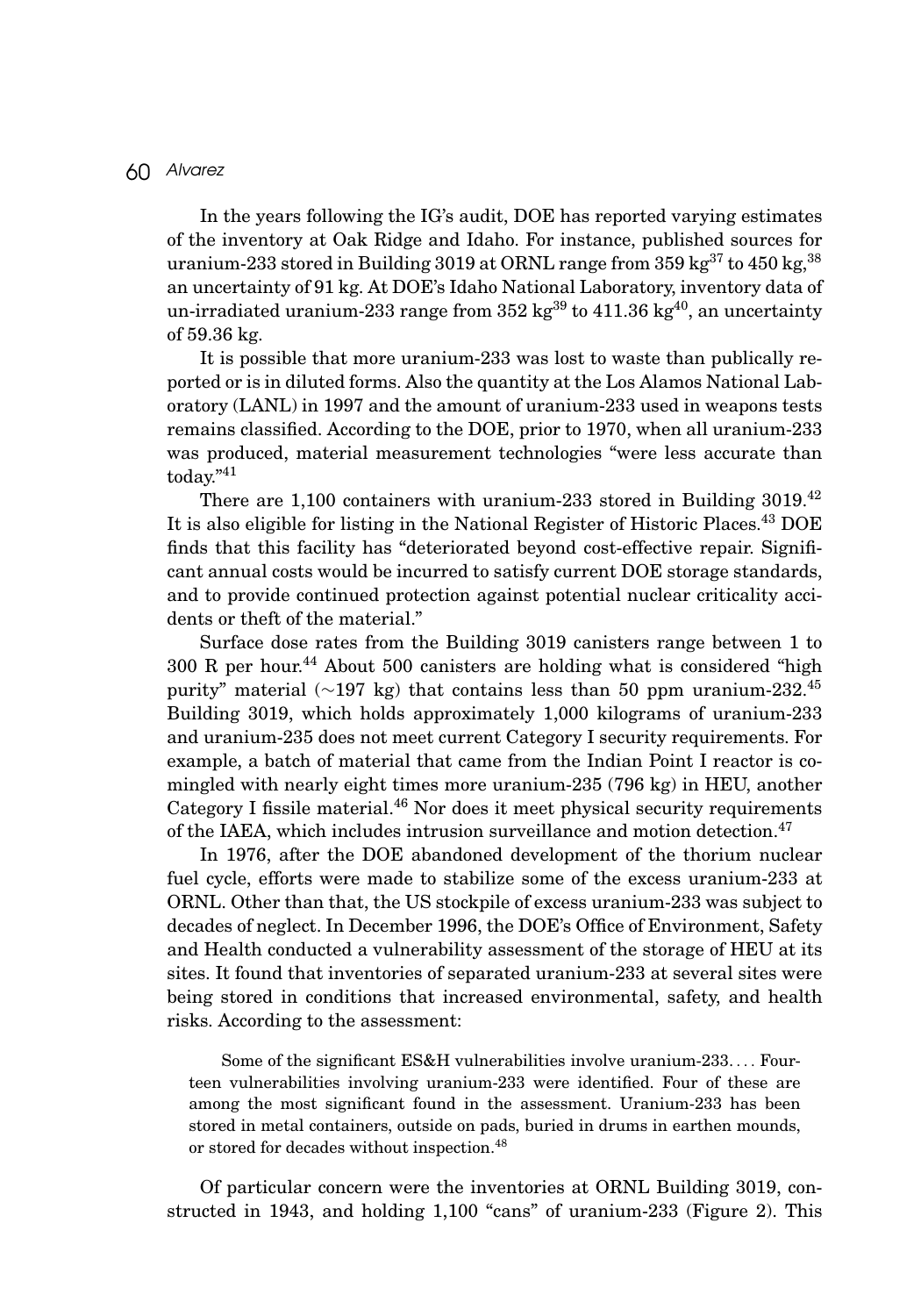

Figure 2: Landfill disposal of CEUSP material exceeds DOE Safeguard Termination Limits.

facility was originally designed as a radiochemical processing facility and not a long-term storage facility for approximately 1,000 kg (uranium-233/235) Category I fissile materials. In the early 1990s it was designated as DOE's "national repository for uranium-233" and contains material from SRS, ORNL, Rocky Flats, Lawrence Livermore National Laboratory, and LANL in the form of oxides and metals.

Three years earlier in 1993, a DOE review of Building 3019 found the safety documentation to be "adequate."<sup>49</sup> The 1996 DOE vulnerability assessment found that despite the facility's nuclear safety paper-work, an environmental release from the containers "could be expected to occur within the next five years in that some of the packages are approaching 30 years of age and have not been regularly inspected."  $50$ 

Concurrently, the DOE's Defense Nuclear Facilities Safety Board (DNFSB) issued a critical report about the safety of the DOE's uranium-233 inventory highlighting the problems in Building  $3019^{51}$  As a result, in 1997 the Board issued a recommendation that urged the DOE to establish an agency-wide project to correct storage vulnerabilities.<sup>52</sup> Building 3019 at ONRL had among the most significant vulnerabilities.

The risks at Building 3019 include natural events (earthquakes, tornados) fires, explosions and nuclear criticalities. Consequences from possible fires, explosions, and other container failures holding uranium-233/235 recovered from Indian Point I reactor fuel (CEUSP material) are estimated to result in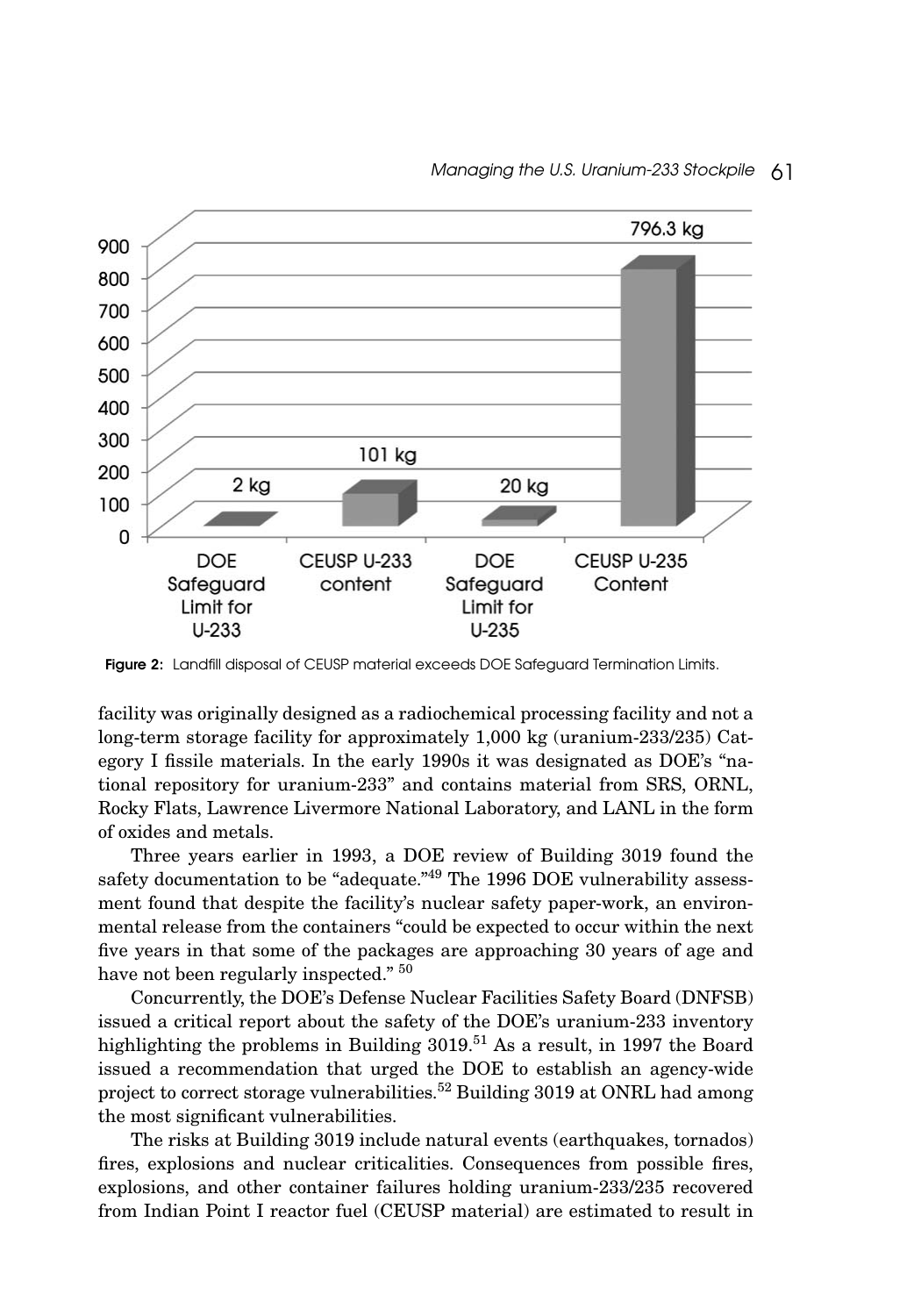potential offsite doses of 45 rems at a distance of nearly 6 miles,  $53\,450$  times the annual public exposure limit at DOE sites.<sup>54</sup> It took eleven years before the DNFSB closed its recommendation.<sup>55</sup> Yet the conditions of the building have deteriorated, while contractor management and costs continue to escalate.<sup>56</sup>

A major reason the project is considered low priority is that DOE selfregulates and considers the effort to process and dispose of this material an "unfunded mandate" not linked to established program activities including environmental compliance agreements. Although the DNFSB can issue recommendations it does not have regulatory authority to establish deadlines or issue fines and penalties.

In November 2005, after fits and starts, EM assumed control of the project to downblend and dispose of the uranium-233. Nearly five years later, DOE's IG reported that, "the Department's uranium-233 disposition project had encountered a number of design delays, may exceed original cost estimates, and will likely not meet completion milestones." Since EM took over this project, it was directed by four DOE managers in less than two years and the estimated total cost of the project increased from \$384 million to \$473 million.<sup>57</sup>

In 2009, in an effort to reduce costs, DOE developed a plan for uranium-233 disposition  $58$  in which:

- CEUSP material (403 canisters and 73 percent of the fissile inventory in Building 3019) would be directly disposed in a landfill at the Nevada National Security Site (NNSS).59
- The DOE's National Nuclear Security Agency would assume responsibility for approximately 245 kg of uranium-233 oxide contained in Zero Power Reactor fuel plates left over from the Molten Salt Reactor Experiment and transfer it to the high-security Device Assembly Facility (DAF) at NNSS.
- The remaining uranium-233 with uranium-238 oxides would be downblended using existing hot cells at ORNL or with aqueous downblending followed by co-processing with radioactive waste sludges stored at the ORNL site.

In January 2012, DOE announced it had shipped six canisters containing the Zero Power Reactor plates to the DAF at the NSSS for use in experiments.<sup>60</sup> Shipment of the remaining 122 plates containing uranium-233 were completed by the end of June 2012.<sup>61</sup> The goal for final removal and disposition of the balance of material in Building 3019 is projected for 2018.<sup>62</sup>

DOE appears set on the direct disposal option for the CEUSP material in a land fill, even though it would significantly violate its own safeguard and security requirements<sup>63</sup> and NNSS Waste Acceptance Criteria (WAC)<sup>64</sup> (Figures 2 and 3). DOE argues that the CEUSP material would be placed in slit trenches, up to 40 feet deep and then covered with low-level radioactive waste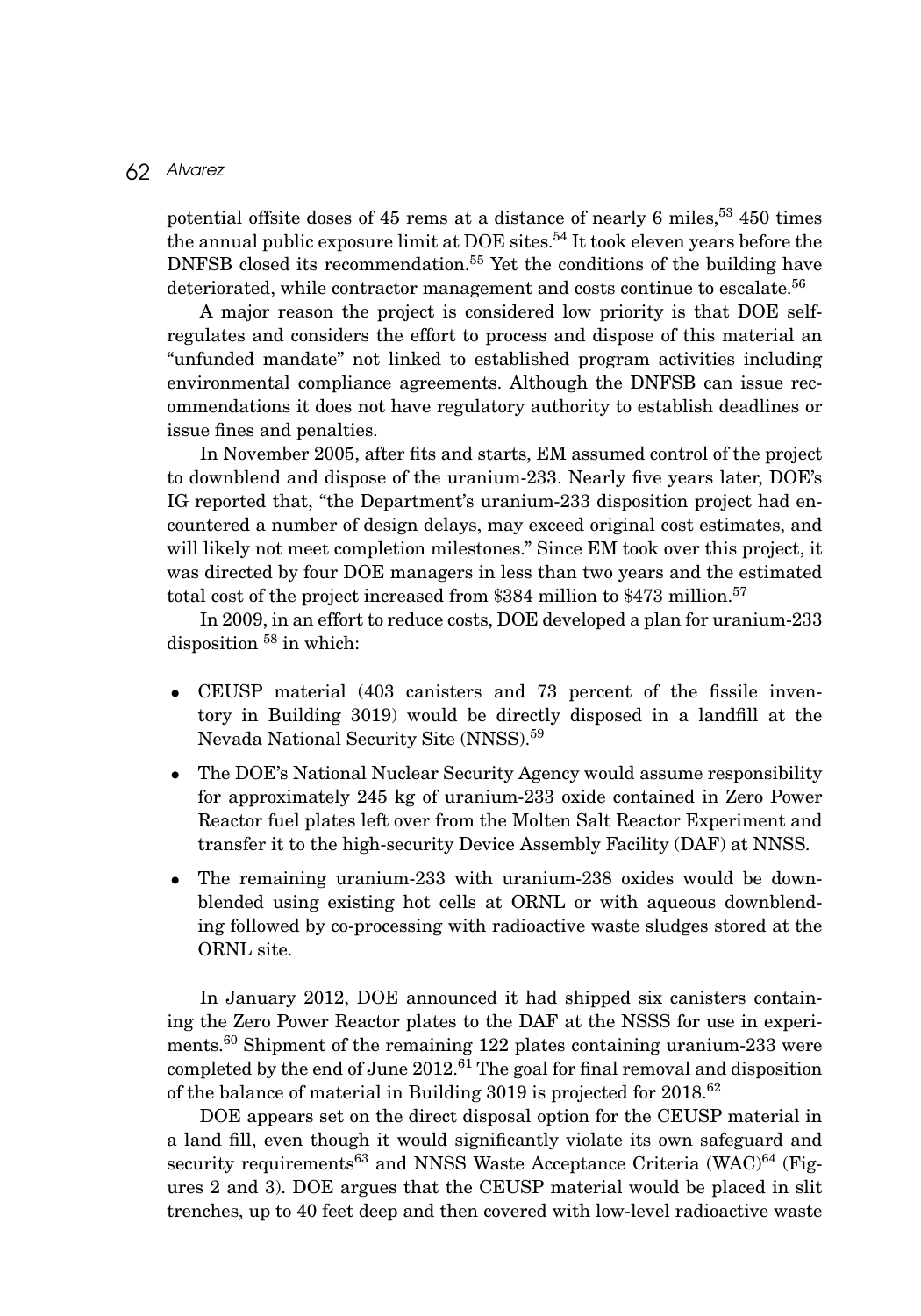

Figure 3: Disposal of CEUSP material exceeds DOE's Waste Acceptance Criteria for landfill disposal of fissile materials.

to serve as an additional barrier to prevent intrusion.<sup>65</sup> However, uranium-233 and uranium-235 have half-lives of 160,000 years and 7044 million years respectively. The National Research Council concluded in 2001 that "DOE's preferred solutions—reliance on engineered barrier and institutional controls are inherently failure prone."66 The bigger issue may be that weapons-usable uranium-235, which serves as a diluent for the uranium-233, is going into a land disposal site without security.<sup>67</sup> DOE is currently reviewing the potential for an intruder obtaining the CEUSP material after it is disposed.<sup>68</sup>

The contents in the CEUSP canisters are Category I material and meet the criteria for "high-grade material." For high-grade material, DOE requires safeguards for quantities of uranium-233 greater than 2 kg and quantities of uranium-235 greater than 20 kg. In order to dispose of this material, the DOE will have to grant an unprecedented termination of safeguard requirements.

The uranium-233 inventory of 323 kg at INEL was diluted in 31 tons of unirradiated thorium (1 percent dilution) and shipped to the NNSS beginning in 2010, where it was disposed as low-level radioactive wastes. $69,70$ 

According to the NNSS WAC, uranium-235 disposal is limited to no more than 350 grams per package. The CEUSP material in Building 3018 at has an average of 2,000 grams of uranium-235 and about 250 grams of uranium-233 per package. The NNSS WAC is silent about uranium-233 but uranium-233 has a critical mass much less than uranium-235. The DOE has not revealed how it will reconcile this. Meanwhile, over the past fifteen years DOE has spent approximately \$84 million on the surveillance of the uranium-233 packages at ORNL.<sup>71</sup> These costs are expected to increase as Building 3019 deteriorates. Since the CEUSP material is highly radioactive and was reprocessed from spent fuel, it could arguably be considered high-level radioactive waste (requiring geologic disposal), as defined in the Nuclear Waste Policy Act of 1982.<sup>72</sup> Other than the fissile material in ORNL's Building 3019, DOE has pursued a policy of ultimate geologic disposal for excess weapons-usable fissile materials by blending down HEU and developing mixed oxide fuel or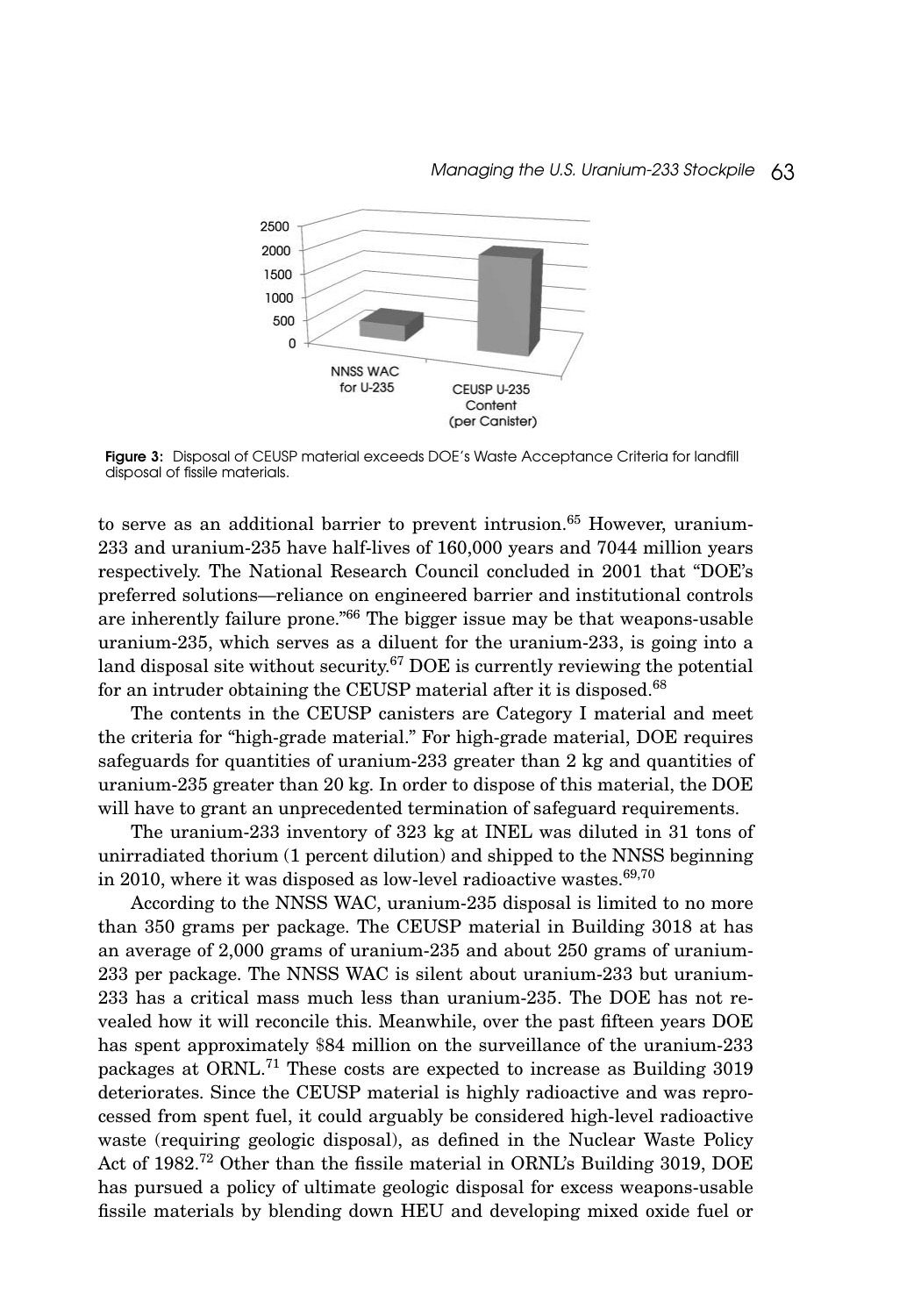direct disposal of diluted plutonium in the Waste Isolation Pilot Project (WIPP) a geologic disposal site in New Mexico. In 1998 the DOE approved termination of safeguards for residues bearing plutonium for disposal at the WIPP. Termination was granted under the condition that the residues would be downblended to "below 10 weight percent plutonium and placing the blended residues in the pipe overpack containers prior to removing the residues from the protected area."73

DOE plans to complete shipment of the CEUSP material for land-fill disposal by August 2014.<sup>74</sup> If a variance terminating safeguards for the CEUSP material is implemented, its fissile concentration would be more than eight times greater than allowed for the Rocky Flats material. Moreover the radiation barrier created by contamination from uranium-232 will diminish by 50 percent in less than 50 years, allowing for much easier access to the material for use in weapons.

## **CONCLUSION**

The storage of the U.S. stockpile of uranium-233 is a safeguard, security, and safety risk and the production of the stockpile has left a disposal burden. The key concerns are: uranium-233 inventory problems (with possibly 123 kg unaccounted for in the DOE complex); inadequate protection of weapons-grade material; environmental, safety and health risks; the liability for management and disposal of spent thorium fuel from several commercial reactors; and disposal of uranium-233, including in landfill. Put simply, to save a few bucks the United States has decided no guns, gates, or guards for a lot of bombs worth of fissile material.75

Nuclear material control and accountancy of uranium-233 is a key element in assuring the adequate safeguard and security of this fissile material. The DOE should provide a more accurate inventory. Disposal of large quantities of concentrated uranium-233 waste in a land fill would significantly violate the DOE's safeguard and security requirements and NNNS Site WAC. In order to dispose of this material the DOE will have to grant an unprecedented termination of safeguard requirements, which would be unwise since it would set a bad precedent for safeguarding and disposal of other wastes containing significant amounts of fissile materials. A policy that allows for the permanent shallow land disposal of 897.3 kilograms of concentrated nuclear explosive material places the United States in an impossible position to criticize the nuclear materials security of other countries.

## NOTES AND REFERENCES

1. U.S. Department of Energy, *Highly Enriched Uranium Working Group Report on Environmental*, *Safety and Health Vulnerabilities Associated with the Department's Storage of Highly Enriched Uranium,* DOE/EH-0525, Washington, DC, December 1996, 12.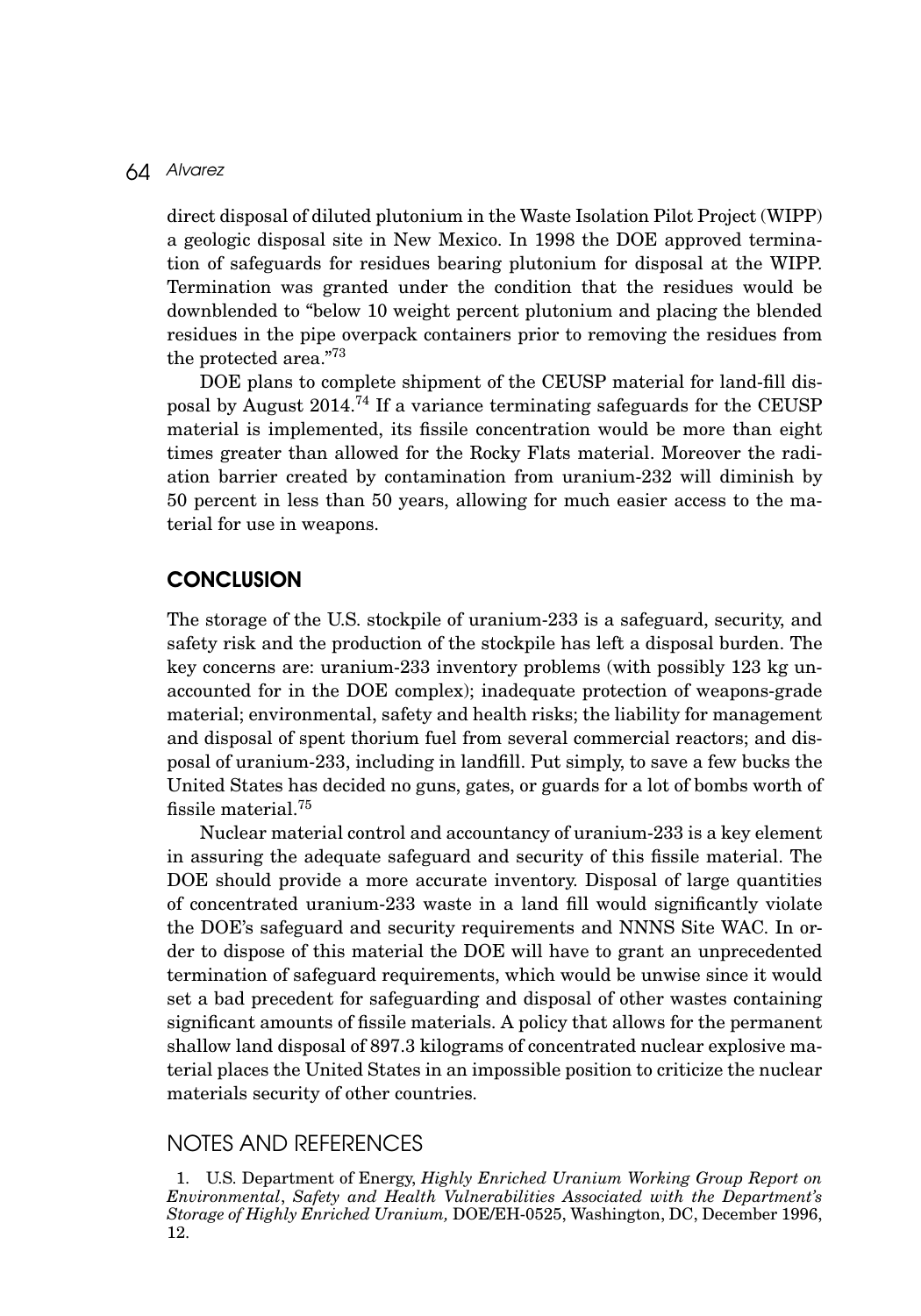2. Jungmin Kang and Frank von Hippel, "U-232 and the Proliferation-Resistance of U-233 in Spent Fuel," *Science and Global Security* 9, (2001): 1, 1–32.U-233 in Spent Fuel," *Science and Global Security, 9* (2001): 1, 1–32.

3. U.S. Department of Energy, Operation Teapot, 1955-Nevada Proving Ground, U.S. Nuclear Weapons Archive, http://nuclearweaponarchive.org/Usa/Tests/Teapot.html; Atomic Energy Commission, Minutes of the Forty-first Meeting of the General Advisory Committee to the U.S. Atomic Energy Commission, July 12, 13, 14, and 15, 1954, Albuquerque, NM and Los Alamos, NM. Papers 326 of the U.S. Atomic Energy Commission, Secretariat Collection, Box 4932, Folder D&M, GAC Minutes, Vol. IV, 52 http://www.hss.energy.gov/healthsafety/ihs/marshall/collection/data/ihp1d/73403e. pdf.

4. U.S. Department of Energy, Douglas United Nuclear Inc., W. K. Woods, LRL *Interest in Uranium-233,* DUN-677, Richland, WA, February 10, 1966.

5. U.S. Department of Energy, *General Electric Hanford Atomic Products Operation*, R. E. Smith, CPD *Activities in the Uranium-233 Program,* HW-79836, Richland, WA, December 6, 1963.

6. *Ibid*.

7. U.S. Department of Energy, General Electric Hanford Atomic Products Operation L.W. Lang, *Report of Invention of Production of Clean Uranium-233,* General HW-79916, Richland, WA, December 10, 1963.

8. U.S. Department of Energy, I CF Kaiser, R. L. Moment, F. E. Gibbs, C. J. Freiboth, *History of Uranium-233 Processing at the Rocky Flats Plant*, RS-090-056, Los Alamos, NM, April 1, 1999. http://www.osti.gov/energycitations/servlets/purl/769018- Q4YgPy/webviewable/

9. Chuck Hansen, *Swords of Armageddon*, Vol. 2 (Sunnyvale, CA: Chukelea Publications, 1995) 121–140.

10. Oak Ridge National Laboratory, Charles W. Forsberg, L. C. Lewis, *Uses for Uranium-233: What Should Be Kept for Future Needs?* ORNL-6952, Oak Ridge, TN, September 24, 1999. "It is estimated that the original production costs of high-quality uranium-233 were \$2 million to \$4 million/kg (in 1999 dollars)." Given that 2 metric tons was produced, equivalent costs in 2012 dollars is between \$5.5 Billion and \$11 billion. This is based on estimated cleanup costs of \$300 billion (1999\$) associated with DOE production of 100 tons of plutonium

11. Oak Ridge National Laboratory, W. Forsberg, E. C. Beahm, L. R. Dole, A. S. Icenhour, S. N. Storch, L. C. Lewis, and E. L. Youngblood, *Disposition Options for Uranium-233*, ORNL/TM-13553, Oak Ridge, TN, June 1, 1999 (Table 2.3); Oak Ridge National Laboratory, G.D. Del Cul et al., *Overview of the Recovery and Processing of 233U from the Oak Ridge Molten Salt Experiment (MSRE) Remediation Activities,* Oak Ridge, TN, Presented at the Global 2001 Conference, September 9–13, 2001, Paris, France. September 2001.

12. Forsberg, *Uses for Uranium-233*, Table 2.3.

13. Oak Ridge National Laboratory, Charles W. Forsberg and John Trabalka, *Disposal of Uranium-233 in the Waste Isolation Pilot Plant*, Presented at the Waste Management Conference, February 25, Tucson AZ. http://www.wmsym.org/archives/2001/53/53- 4.pdf

14. U.S. Department of Energy, *The United States Plutonium Balance, 1944–2009: an update of Plutonium: the First 50 Years*, *DOE/DP-0317,* June 2012.

15. U.S. Department of Energy, Naval Reactors Office, Belle, J., and R. M. Berman, *Thorium Dioxide: Properties and Nuclear Applications*, DOE/NE-0060, DE85 006670, Washington, D.C., 1984.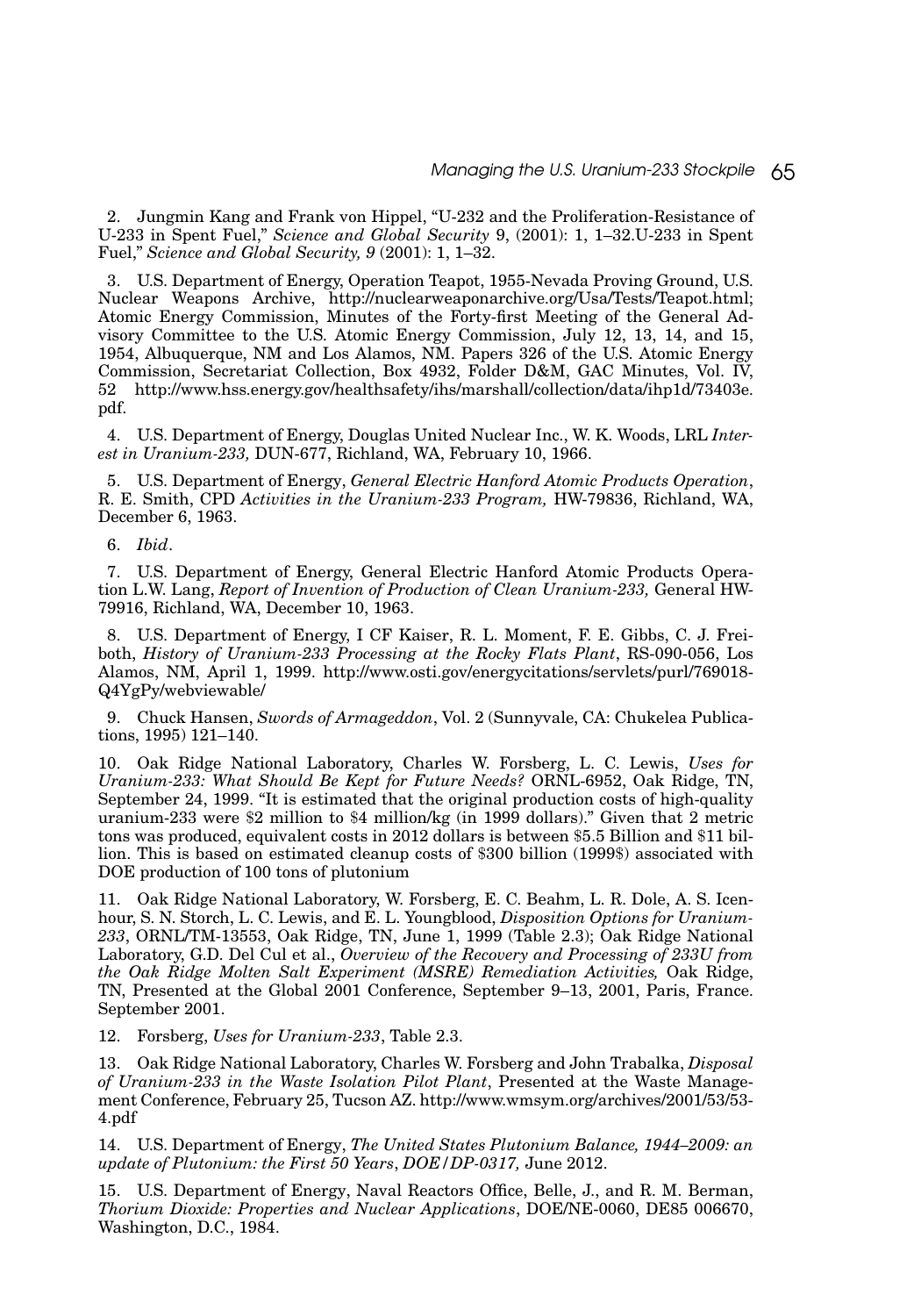16. Oak Ridge National Laboratory, W. T. Hermes, T. D. Hylton, C. H. Mattus, S. N. Storch, P. Singley, J. Terry, *Thorium Nitrate Stockpile–From Here to Eternity,* Waste Management Conference, Tucson, AZ, February 2003. See also U.S. National Institute for Occupational Safety and Health, Division of Compensation Analysis, *Technical Basis Document for the DuPont Deepwater Works,* Rev. 0, DCAS-TKBS-0006, Deepwater N.J., 10.

17. Oak Ridge National Laboratory, R. E. Brooksbank, W. T. McDuffee, R. H. Rainey, *A Review of Thorium Fuel Reprocessing Experience*, Conf-780223-3, Oak Ridge, TN, January 1978.

18. U.S. Atomic Energy Commission, *Uranium-233 Production,* Memo October 10, 1968. http://www5.hanford.gov/ddrs/common/findpage.cfm?AKey=D198117028

19. *Ibid*.

20. Oak Ridge National Laboratory, R. Hall et al., *Development and Operation of the Conversion/Solidification Process for the CEUSP Project*, Nuclear *Technology*, 77 (1987): 2, 210–219, http://www.osti.gov/energycitations/product.biblio.jsp? query id=1&page=0&osti id=5421892.

21. Oak Ridge National Laboratory, *Chemical Division Progress Report for the Period April 1*, *1983 to March 31, 1985,* ORNL-6153, Oak Ridge, TN, October 1985.

22. Idaho National Engineering and Environmental Laboratory, K. I. Kingrey, *Fuel Summary for Peach Bottom Unit 1 High-Temperature Gas-Cooled Reactor Cores 1 and 2*, INEEL/EXT-03-00103. Idaho Falls, Idaho, April 2003,

23. *Ibid*.

24. Oak Ridge National Laboratory, D. A. Copinger, D. L. Moses, *Fort St. Vrain Gas Cooled Reactor Operating Experience,* prepared for the U.S. Nuclear Regulatory Commission, ORNL/TM-2003/223, NUREG/CR-6839, January 2004.

25. Idaho National Laboratory, Thomas J. Hill, Denzel L. Fillmore, *Managing Spent Nuclear Fuel at the Idaho National Laboratory, NATO Advanced Research Workshop, Safety-Related Issues of Spent Nuclear Fuel Storage*, INL/CON-06-11165, Idaho Falls, September 2005.

26. Oak Ridge National Laboratory, C. W. Forsberg, L. C. Kewis, *Uses for Uranium-233: What Should be Kept for Future Needs?* ORNL-6952, Oak Ridge, TN, September 1999, 19.

27. U.S. Department of Energy, *Office of Nuclear Energy*, *Report to Congress on the Extraction of Medical Isotopes From Uranium-233*, Washington, DC, March 2001.

28. U.S. Department of Energy, *Finding of No Significant Impact: Uranium-233 Material Downblending and Disposition Project at the Oak Ridge National Laboratory*, Oak Ridge Tennessee, January 2010, http://energy.gov/sites/prod/files/nepapub/ nepa documents/RedDont/EA-1651-FONSI-2010.pdf.

29. U.S. Geological Survey, James B. Hedrick, *Thorium,* 2004, prepared for the 2004 Minerals Yearbook, http://minerals.usgs.gov/minerals/pubs/commodity/thorium/ thorimyb04.pdf

30. U.S. Government Accountability Office, *Nuclear Security: DOE and NRC Have Different Security Requirements for Protecting Weapons-Grade Material from Terrorist Attacks*, GAO-07-1197R, Washington, D.C., September 2007, 1, http://www.gao.gov/ new.items/d071197r.pdf.

31. Oak Ridge National Laboratory, C. W. Forsberg, C. M. Hopper, J. L. Richter, H. C. Vantine, *Definition of Weapons Usable Uranium-233*, ORNL/TM-13517, Oak Ridge, TN, March 1998, Fig. 3.1, 18.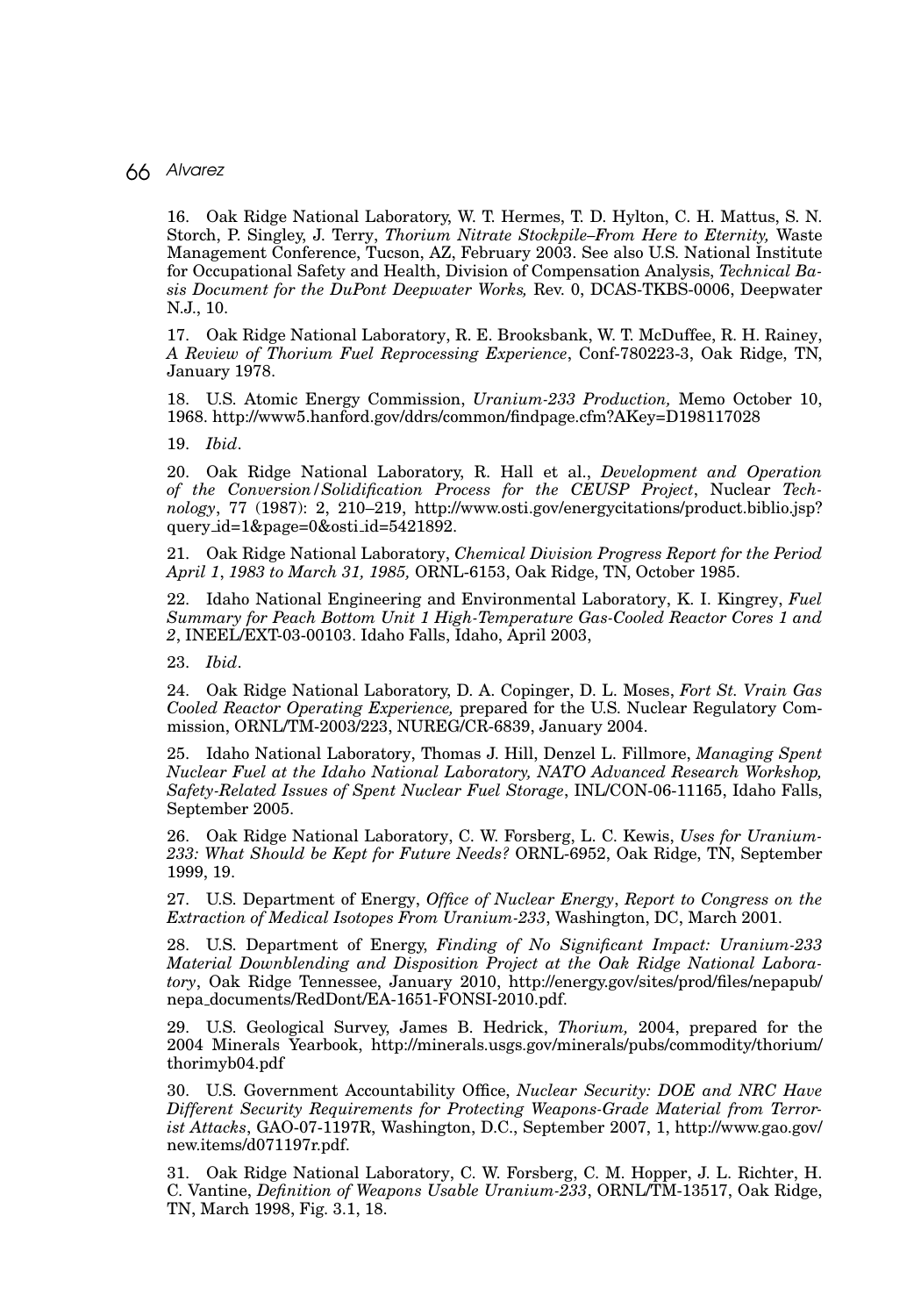32. U.S. Department of Energy, *Office of Security Affairs, Office of Safeguards and Security, Manual For Protection and Control of Safeguards and Security Interests*, DOE M 5632.1C-1, Washington, D.C., April 10, 1996, I–1.

33. *Ibid*.

34. Oak Ridge National Laboratory, C. W. Forsberg, E. C. Beahm, L. R. Dole, A. S. Icenhour, S. N. Storch, L. C. Lewis, and E. L. Youngblood, *Disposition Options for Uranium-233*, ORNL/TM-13553, Oak Ridge, TN, June 1, 1999, Table 2.2.

35. U.S. Department of Energy, *Disposition of Uranium-233 (URANIUM-233) in Plutonium Metal and Oxide at the Rocky Flats Environmental Technology Site*, RFP-5332, Washington, D.C., March 2000, Revision 1, 3–4.

36. U.S. Department of Energy, *Office of Inspector General, Audit of Internal Controls Over Special Nuclear Materials*, DOE/IG-0388, Washington, D.C., April 1996.

37. Oak Ridge National Laboratory, C. W. Forsberg, A. S. Icenhour and A. M. Krinchinsky, *Disposition Options for 233U*, ORNL/CP-97933, Oak Ridge, TN, September 1998, Table 1.

38. U.S. Department of Energy, *Environmental Assessment for URANIUM-233 Material Downblending and Disposition Project at the Oak Ridge National Laboratory*, DOE/EA-1651, Washington, D.C., January 2010, 1–3.

39. Oak Ridge National Laboratory, L. K. Yong, A. M. Krichinsky, D. O. Campbell, S. S. Laighlin, D. C. Van Essen, *Technical Competencies for the Safe Interim Storage and Management of uranium-233 at U.S. Department of Energy Facilities*, ONRL/TM-13579/R1, Oak Ridge, TN, March 16, 1999, Table 1.2, 8.

40. Idaho National Engineering and Environmental Laboratory, Leroy C. Lewis and Dennis R. Wilkinson, *The INEEL Initial Site Assessment Report the Storage of URANIUM-233*, OPE 98-010, Idaho Falls, March 1998, 2.

41. U.S. Department of Energy, *Plutonium: The First 50 Years: United States Plutonium Production, Acquisition and Utilization from 1944 Through 1994*, *DOE/DP-0137,* Washington, D.C., 1996.

42. U.S. Department of Energy, *Uranium-233 Disposition Project Update,* Presented to the Oak Ridge Site-Specific Advisory Board by John W. Krueger, Federal Project Director, March 9, 2011 http://www.oakridge.doe.gov/em/ssab/Minutes/FY2011/ Presentations/URANIUM-233ProjectUpdate.pdf.

43. U.S. Department of Energy, *Environmental Assessment for Uranium-233*, 5.

44. U.S. Department of Energy, *Uranium-233 Disposition Project Update*.

45. Oak Ridge National Laboratory, J. E. Rushton, D. W. Neiswander, J. L. Raines, A. M. Krinchinsky, and L. C. Lewis, *Uranium-233 Storage Alternative Trade Study*, *Final Report,* ORNL/M-6066, Oak Ridge, TN, September 1998, 17.

46. Oak Ridge National Laboratory, *Chemical Division Progress Report*, 92.

47. Sandia National Laboratories, *International Security News,* "Focus: International Safeguards and Nuclear Material Protection," Vol 2, No. 2, May 2002 http://www. cmc.sandia.gov/isn/may02isn.pdf.

48. DOE HEU Vulnerability Assessment (1996)

49. Oak Ridge National Laboratory, R. T. Prim, III, *Fissile Material Storage in the Oak Ridge Radiochemical Development Facility*, Conf-9307-9. Oak Ridge, TN, Paper presented at the American Nuclear Society topical meeting, Charleston, SC, September 1993.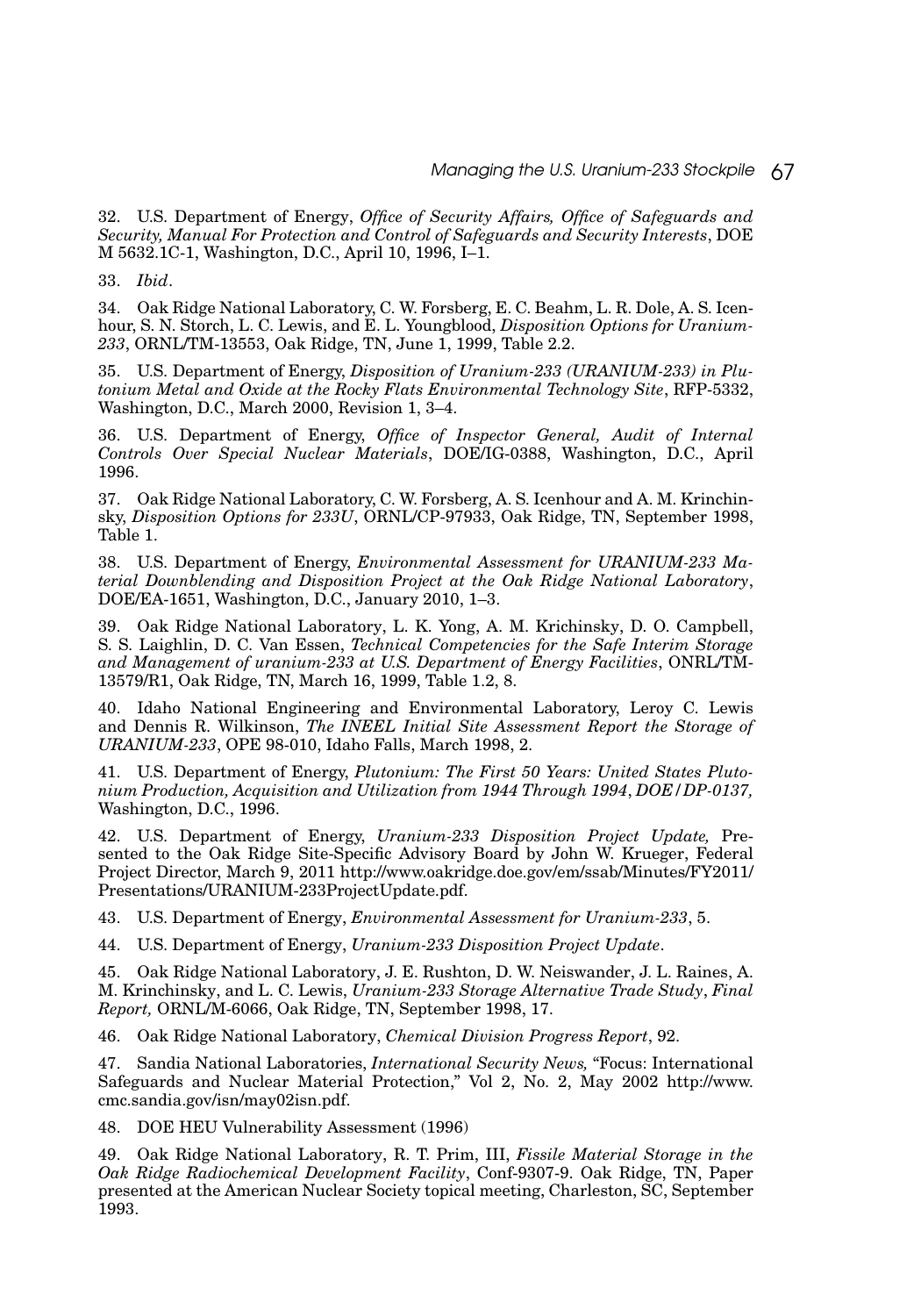50. U.S. Department of Energy, *Highly Enriched Uranium Working Group Report*.

51. U.S. Department of Energy, *Defense Nuclear Facility Safety Board, Uranium-233 Storage Safety and Department of Energy Facilities*, DNFSB/TECH-13, Washington, D.C., February 1997.

52. U.S. Department of Energy, *Defense Nuclear Facility Safety Board, Recommendation 97–1, Safe Storage of Uranium-233*, *Washington, D.C., 1997* http://www. dnfsb.gov/board-activities/recommendations/safe-storage-uranium-233.

53. Westinghouse Savannah River Company, M.D. Lowman, *Safety Evaluation of Receipt of ORNL URANIUM-233 at SRS Tank Farm*, WSRC-TC-2000-00031, Aiken, SC, January 2000, http://sti.srs.gov/fulltext/WSRC-TR-2000-00031.pdf.

54. U.S. Department of Energy, *Radiation Protection of the Public and the Environment*, DOE Order 5400.5, January 1993, http://www.doeal.gov/SWEIS/DOEDocuments/ 001%20DOE%2054005.pdf.

55. U.S. Department of Energy, Defense Nuclear Facility Safety Board, *Letter to The Honorable Samuel W. Bodman*, Secretary of Energy, from A.J. Eggenberger, Chairman, April 29, 2008.

56. It has been argued that Building 3019 remains robust because of overly conservative engineering during World War II, when it was constructed and used as a justification for it as a viable storage location for the uranium-233 stockpile. When DOE performed its HEU vulnerability assessment in 1996 the facility was in a state of serious deterioration and disrepair by 1996. The author helped oversee this assessment. While shielding may have been thicker than the current design basis, this does not compensate for the deterioration of the electrical distribution, material packaging, roofing, piping, and ventilation systems resulting from decades of deferred maintenance. 3019 was selected as the storage site not because of its robust construction but because it was the main R&D hub for thorium, particularly the thermal-neutron reactor breeder program.

57. U.S. Department of Energy, *Office of Inspector General, Audit Report, the Disposition of Uranium-233 at Oak Ridge National Laboratory*, DOE/IG-0834, Washington, D.C., February 2010.

58. U.S. Department of Energy, Office of Environmental Management, Oak Ridge Site Specific Advisory Board, Meeting Minutes Approved, April 11, 2012. http://www.oakridge.doe.gov/em/ssab/Minutes/FY2012/7-April.htm.

59. U.S. Department of Energy, *Uranium-233 Disposition Program Update,* Presented to the Oak Ridge Site Specific Advisory Board, April 11, 2012. http://www.oakridge. doe.gov/em/ssab/Minutes/FY2012/Presentations/SSABPresentation4-11-12.pdf.

60. Frank Munger, "First Shipments of Uranium-233 to Nevada," *Knoxville News*, January 6, 2012. http://blogs.knoxnews.com/munger/2012/01/first-shipments-ofuranium-233-to-ne.html.

61. U.S. Department of Energy, *Uranium-233 Disposition Project Update*, 2012.

62. *Ibid*.

63. U.S. Department of Energy, DOE Order 5633.B, *Control and Accountability of Nuclear Materials,* September 1994. https://www.directives.doe.gov/directives/archivedirectives/5633.3-BOrder-b/view

64. U.S. Department of Energy, National Nuclear Security Administration*, Nevada National Security Site Waste Acceptance Criteria*, DOE/NV-325-Rev. 8.01, Washington, D.C., January 2011 http://www.nv.energy.gov/library/publications/ Environmental/DOENV 325.pdf.